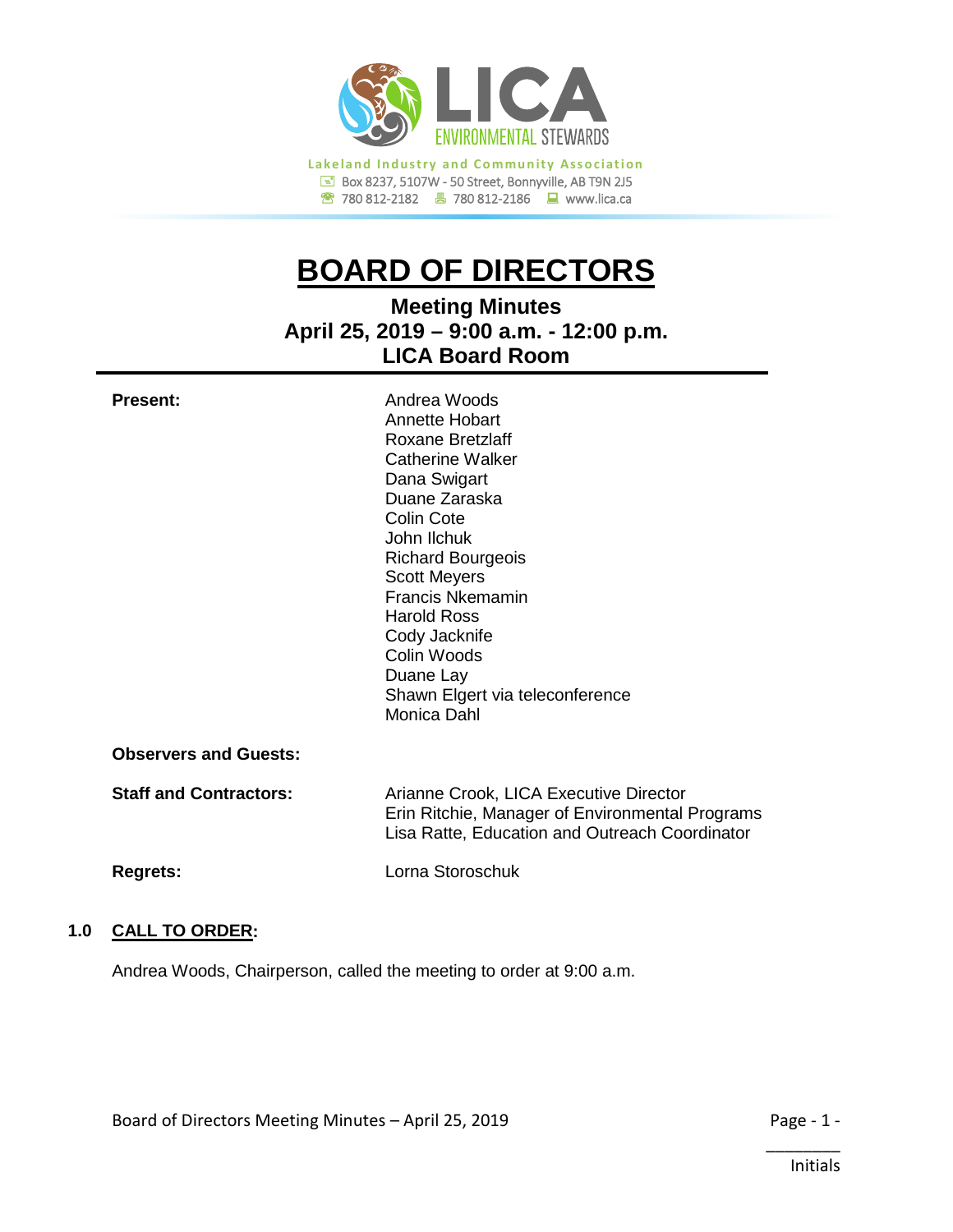# **1.1 Introductions and Sector Updates**

Arianne introduced the Board to Lisa Ratte, the newly hired Education and Outreach Coordinator and informed the Board that the hiring committee also hired Mason Unrau as the Education and Outreach Assistant.

Francis informed the Board that he received a call from a concerned cottage owner at Minnie Lake who noticed a pink ice-water mixture when he was drilling in the ice at the beginning of April. Testing of the water indicated the presence of blue-green algae and a health advisory was issued for the lake. Alberta Environment suggested that there was a possibility that the toxins could be washed away with the spring melt of the ice. Further testing will be completed in a few weeks' time to determine next steps regarding the health advisory.

# **1.2 Vision, Mission and Values**

- **1.3 Roll Call**
- **1.4 Approval of Agenda**

**#1 Moved by John Ilchuk AND RESOLVED that the April 25, 2019 Agenda be approved as presented.**

#### **1.5 Approval of Minutes**

#### **1.5.1 March 21, 2019 – Board Meeting**

**#2 Moved by Harold Ross AND RESOLVED that the Minutes of the March 21, 2019 Board of Directors meeting be approved as presented.**

#### **2.0 ONGOING BUSINESS**

# **2.1 Education and Outreach Update**

#### **2.1.1 Stream of Dreams 2019-20 School**

A letter was sent to St. Paul Elementary school offering the Stream of Dreams program to the school indicating that LICA would fund the project. No response has been received to date.

The Education and Outreach Committee received and accepted an application to the Stream of Dreams programs from Notre Dame Elementary School in Bonnyville. The program will be delivered on May 27-31, 2019. Lisa put a call out to the Board for volunteers to assist with delivery as well as the hanging and varnishing of the fish.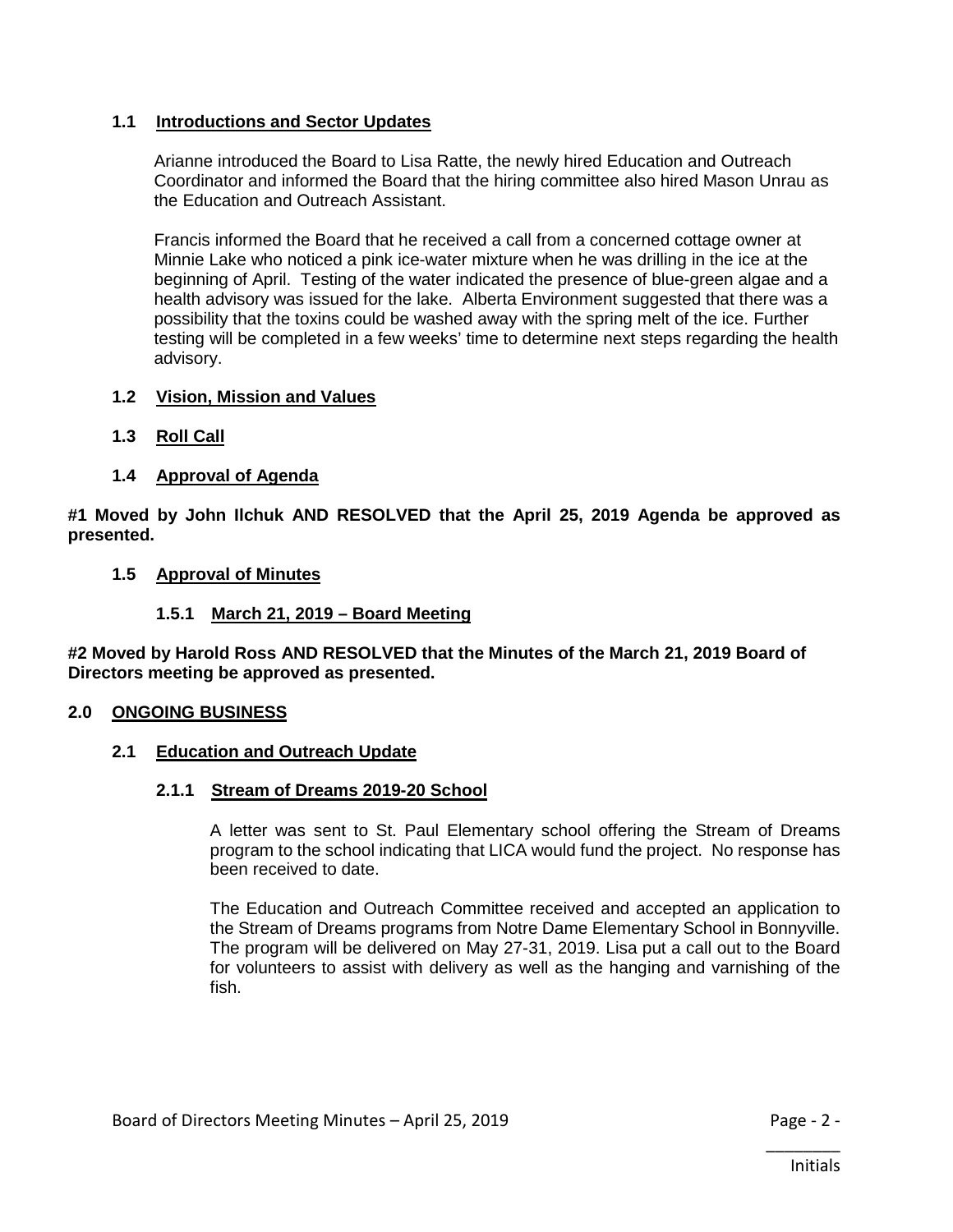# **2.1.2 AQHI Lantern**

The City of Cold Lake has expressed interest to display one of LICA's AQHI lanterns at the Cold Lake Energy Centre. They indicated that they would like a memorandum of understanding outlining the roles of both the City and LICA. Lisa has drafted the document and is finalizing details with the Officers and the City. We are looking at having the lantern installed no later than June 20<sup>th</sup>, 2019, on Clean Air day.

We are waiting for a response from the Bonnyville and District Centennial Centre on displaying the second AQHI lantern in their facility.

# **2.1.3 Earth Day Writing Contest**

The deadline for the Earth Day Writing Contest is on May 1, 2019. To date we have received a handful of entries and we are hoping that more come in over the next week. The entries will be judged on May  $8<sup>th</sup>$  when the Education and Outreach Committee meets.

# **2.1.4 Upcoming Outreach Activities**

The E&O staff calendars are quickly filling up for May and June with classroom presentations, Stream of Dreams, X-Stream Science and Walking with Moose programs. LICA is also participating in the County of Lac La Biche's Environment Week on June  $2^{nd}$  as well as the Bonnyville Oil and Gas Show on June 19-20<sup>th</sup>.

# **2.2 Environmental Monitoring Programs Update**

# **2.2.1 Routine Operations & Reporting**

No Report

# **2.2.2 Special Projects**

No Report

# **2.2.3 Planning & Optimization**

No Report

# **2.2.4 Oil Sands Monitoring (OSM) Technical Report Series**

Alberta Environment has released a series of technical reports which detail the results of all oils sands monitoring and cumulative effects to date. The reports are available at [http://environmentalmonitoring.alberta.ca/technical-series-water/.](http://environmentalmonitoring.alberta.ca/technical-series-water/)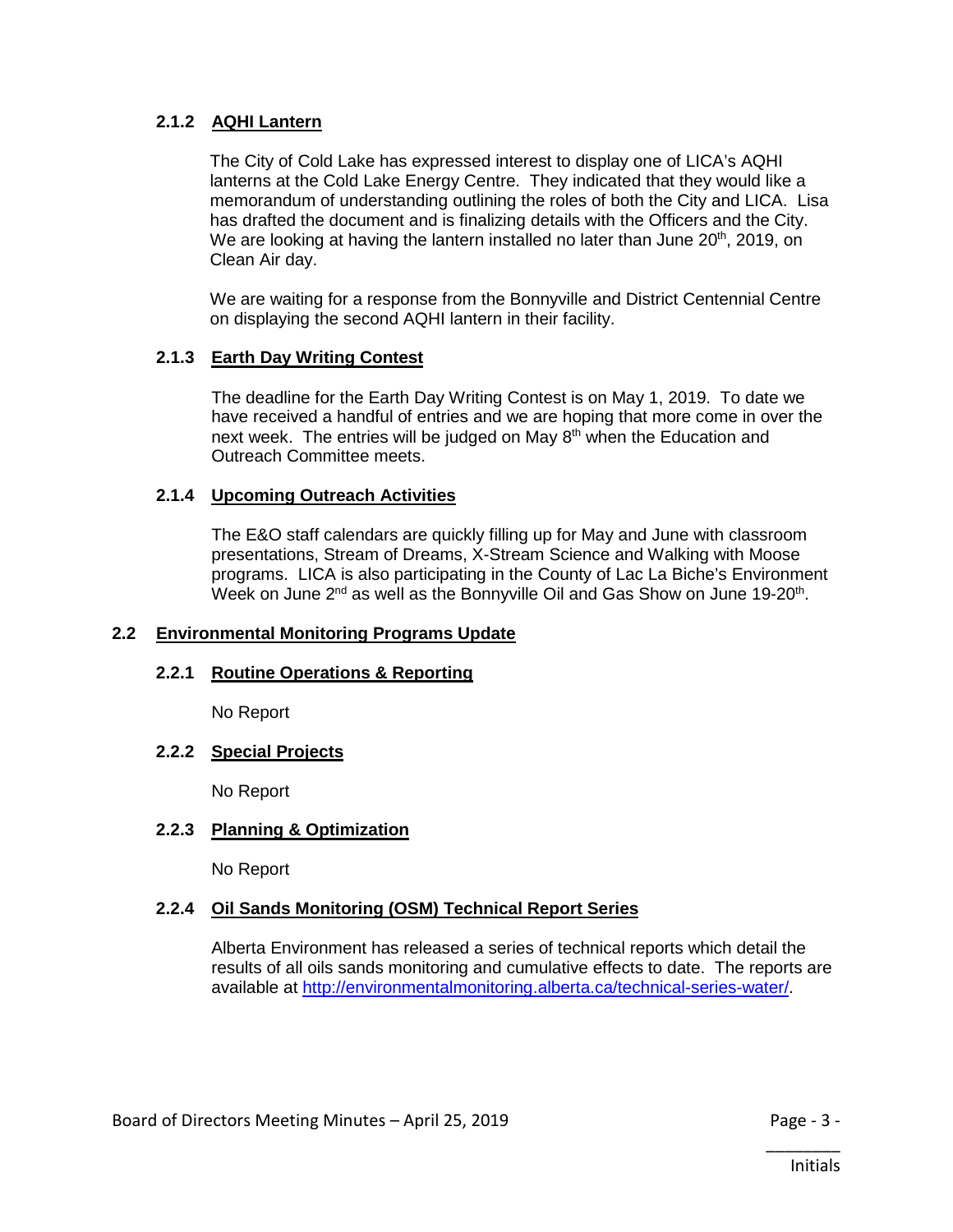# **2.2.5 ALMS**

The Alberta Lake Management Society has short listed the list of 10 lakes for the 2019 LakeWatch program in the LICA region. They are in the process of confirming the volunteers for each lake.

We are looking at having the LakeWatch program completed at Minnie Lake again this year, given the recent discovery of microcystins.

# **2.3 Environmental Management Programs Update**

#### **2.3.1 WPAC Update**

Erin is working on the final details of the 2019-2020 WPAC operating grant application. We have not received any word from the new government on a timeline for submission.

A phosphorus budget for Moose Lake is proposed for the 2019-2020 WPAC grant and the TWG is meeting next week to review and select which of the two proposals received we will go ahead with, pending successful grant funding.

Delegation presentations have been scheduled in May for the City of Cold Lake council and the County of Lac La Biche council to provide updates on the organization and highlight upcoming projects within each community. Erin will also be reaching out to the MD of Bonnyville and the Town of St. Paul requesting delegations at their upcoming council meetings as well.

Erin and Richard are working on a mini report on the results of the winter dissolved oxygen level testing that was performed at Muriel Lake by the Muriel Lake Basin Management Society this past winter. They expect to have something to present to the Board at the May Board meeting. Overall the results showed very low levels of dissolved oxygen in the lake over the winter.

# **2.3.2 WRRP Update**

Erin has started working out the details of the program for the upcoming year. We are looking at installing the riparian fencing late summer or early fall 2019.

We have ordered dogwood seedlings for the riparian restoration work planned for the north shore of Jessie Lake this summer.

Erin has reached out to Richard Bourgeois for information on pond levelers (beaver deceivers). She is looking at identifying potential sites for the installation of the pond levelers and is looking at a potential partnership with the MD of Bonnyville. She has also reached out to Cows and Fish to see if they would be interested in delivering their Pond Leveler Workshop in the LICA region, which aims at educating residents on the benefits and the process of installation.

\_\_\_\_\_\_\_\_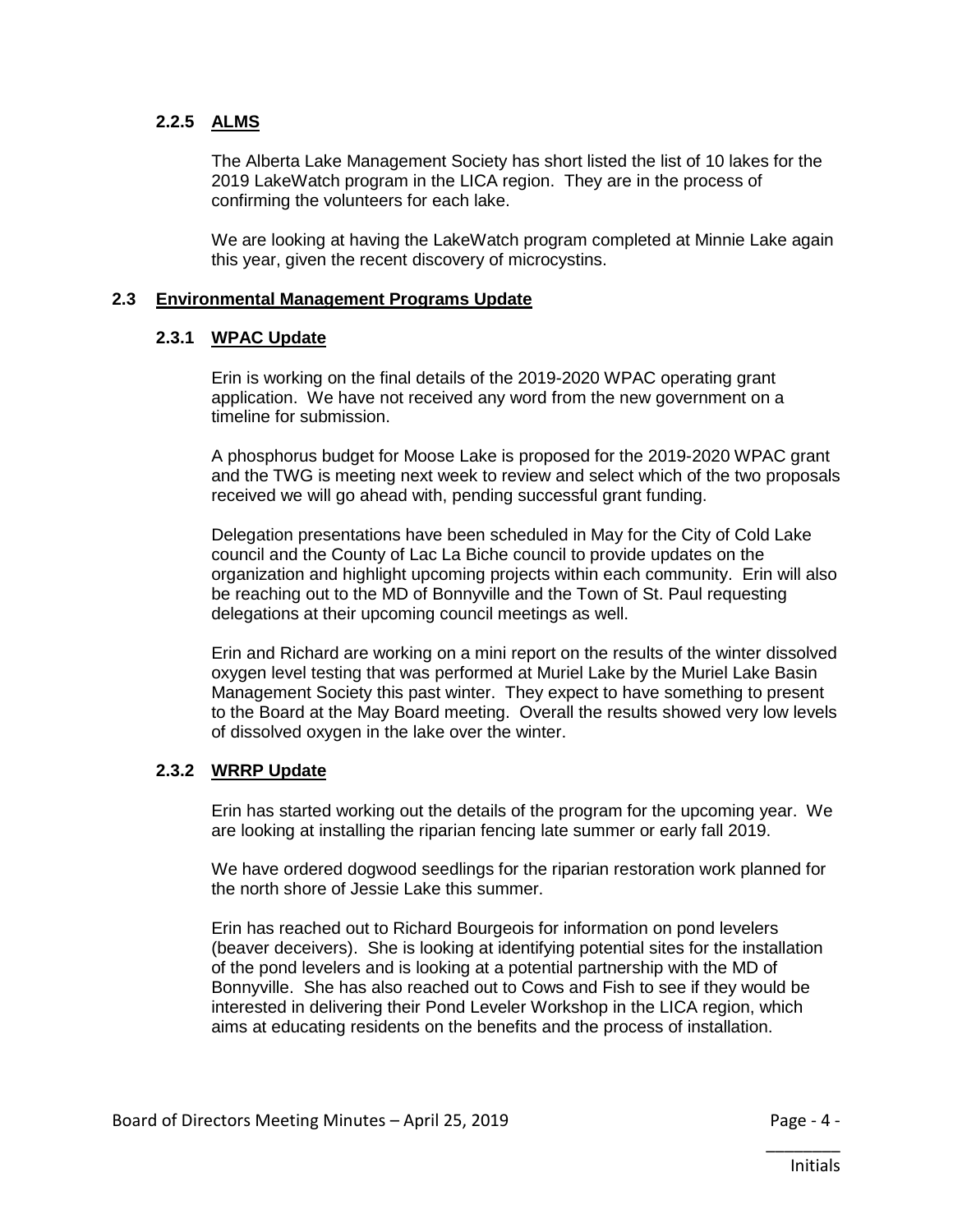# **2.4 Administration**

#### **2.4.1 Executive Director's Report**

Arianne presented her Executive Director's report.

## **2.4.2 Chair's Report**

No Report

#### **2.4.3 Financial Reports**

#### **2.4.3.1 Accounts Receivable Report to April 18th, 2019**

Arianne presented the accounts receivable report to April 17, 2019, to the Board.

# **2.4.3.2 Finances to Date March 31st, 2019**

Arianne presented the Finances to Date to March 31, 2019, to the Board, noting that March 31 is the fiscal year end. It was highlighted that the Industry and Membership funding saw a deficit of \$60,566.87 due to the request of the LICA Industry Steering Committee to draw down the accumulated surplus for the expense of the soil sample collection and the 2018 ALMS sampling. The WPAC grant saw a surplus of \$11,924.38; a carry-over of the surplus funds will be requested with the 2019-2020 grant application. The Air Monitoring budget saw a small surplus of \$13,236.90. Funding through the AEP contract for the air monitoring program is invoiced on an actual expense basis, therefore no actual money surplus is realized. The 2017-2019 WRRP grant was drawn down to \$0.12. The Airshed Engagement and Knowledge Translation grant, which was received at the beginning of March 2019, was drawn down with a surplus of \$7,157.49; a carry-over of surplus funds will be requested with the 2019-2020 grant application.

#### **2.4.4 Governance Committee**

No Report

# **2.4.5 Education and Outreach Committee**

No Report

# **2.4.6 Technical Working Group (TWG)**

No Report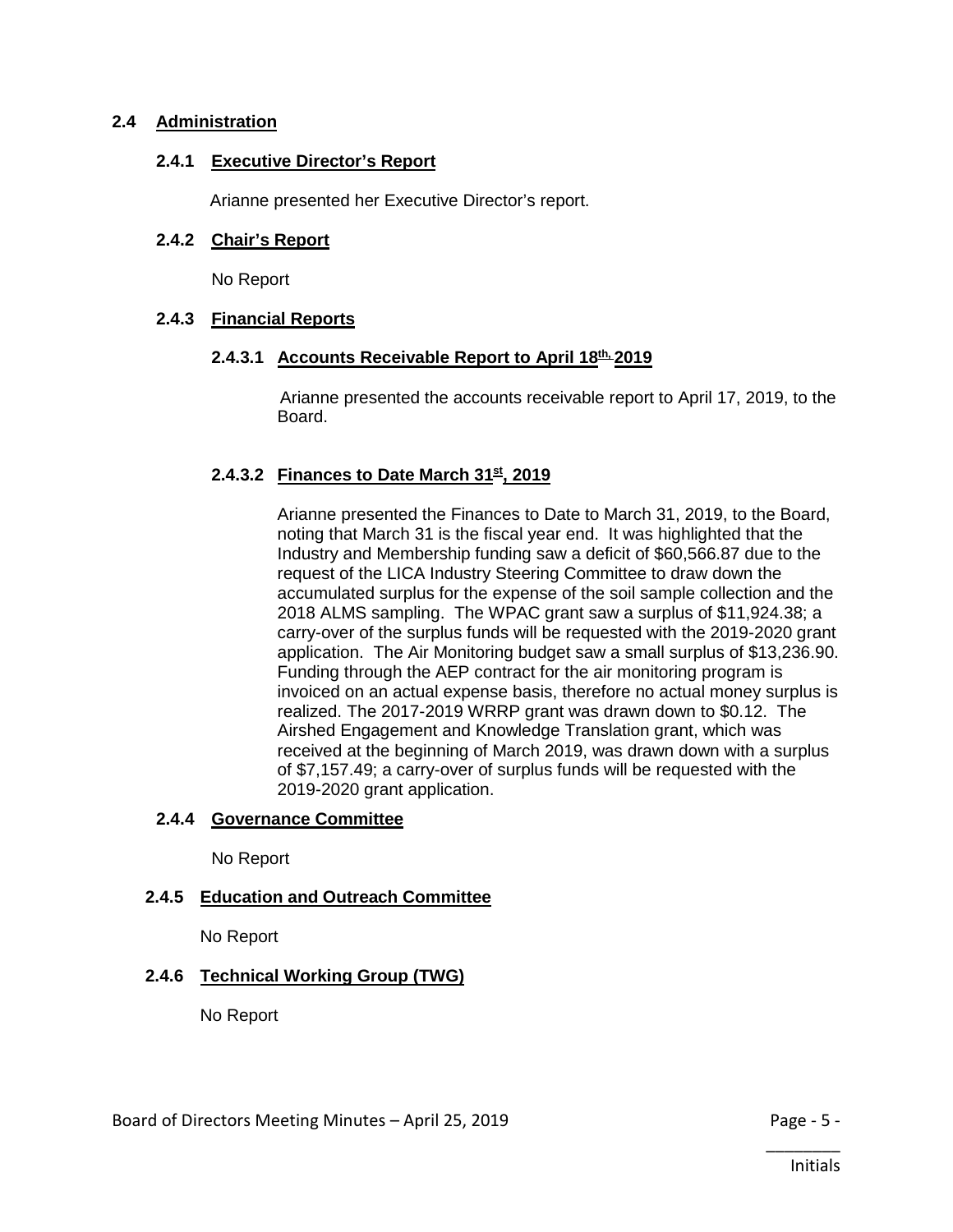## **3.0 Upcoming Business**

#### **3.1 2019 Ecotrust Environmental Gathering Report**

Arianne and Erin delivered a report on the Ecotrust Environmental Gathering indicating that overall the conference was great. New contacts were made at the event for potential new programs for the area. Both Arianne and Erin recommended that we continue to attend the conference in future years.

#### **3.2 Alberta Innovates Water Innovation Forum May 22 – 23, 2019**

#### **3.2.1 Attendees**

Erin informed the Board that she has received an invitation to attend the Alberta Innovates Water Innovation Forum. She explained that she has reached out to see if it was possible to have a Board member also attend but has not received a reply yet. Colin Côté expressed an interest to attend if it was possible, which would be at no cost to LICA.

**#3 Moved by Dana Swigart AND RESOLVED that Erin Ritchie attend the Alberta Innovates Water Innovation Forum provided that the cost of the registration fee for the event not exceed \$500.00 and that mileage and accommodation expenses be covered as per LICA policy.**

#### **4.0 Affiliate Organizations**

#### **4.1 Alberta Water Council**

No Report

# **4.2 Alberta Airsheds Council**

Arianne is working with members of the Alberta Airsheds Council, via a communications sub-committee, on the development of an informational animated video on wildfire smoke. The committee is also working on compiling a list of all air quality communications materials available through the AAC and all 10 airsheds and with this list developing a user guide. The user guide will be strategically organized by season, as each season presents different air quality issues. This will be a valuable tool for new staff members.

# **4.3 Synergy Alberta**

# **4.3.1 Heritage Part Natural Resource Area Restoration and Interpretive Centre**

On the April  $9<sup>th</sup>$  Synergy Alberta conference call, Alida Visbach from the Heritage Park Historical Village gave a presentation outlining a new exhibit at Heritage Park in Calgary which aims at sharing Alberta's energy story; the past, the present, and the future. The project is two phased; phase one will restore the Natural Resources Area of the park and phase two is the creation of a Natural Resources Interpretive Centre. The interpretive centre is considered an "ultra-energy-efficient" building and will incorporate various green technologies. The centre is scheduled to open in the fall of 2020.

Board of Directors Meeting Minutes – April 25, 2019 **Page - 6 -** Page - 6 -

\_\_\_\_\_\_\_\_